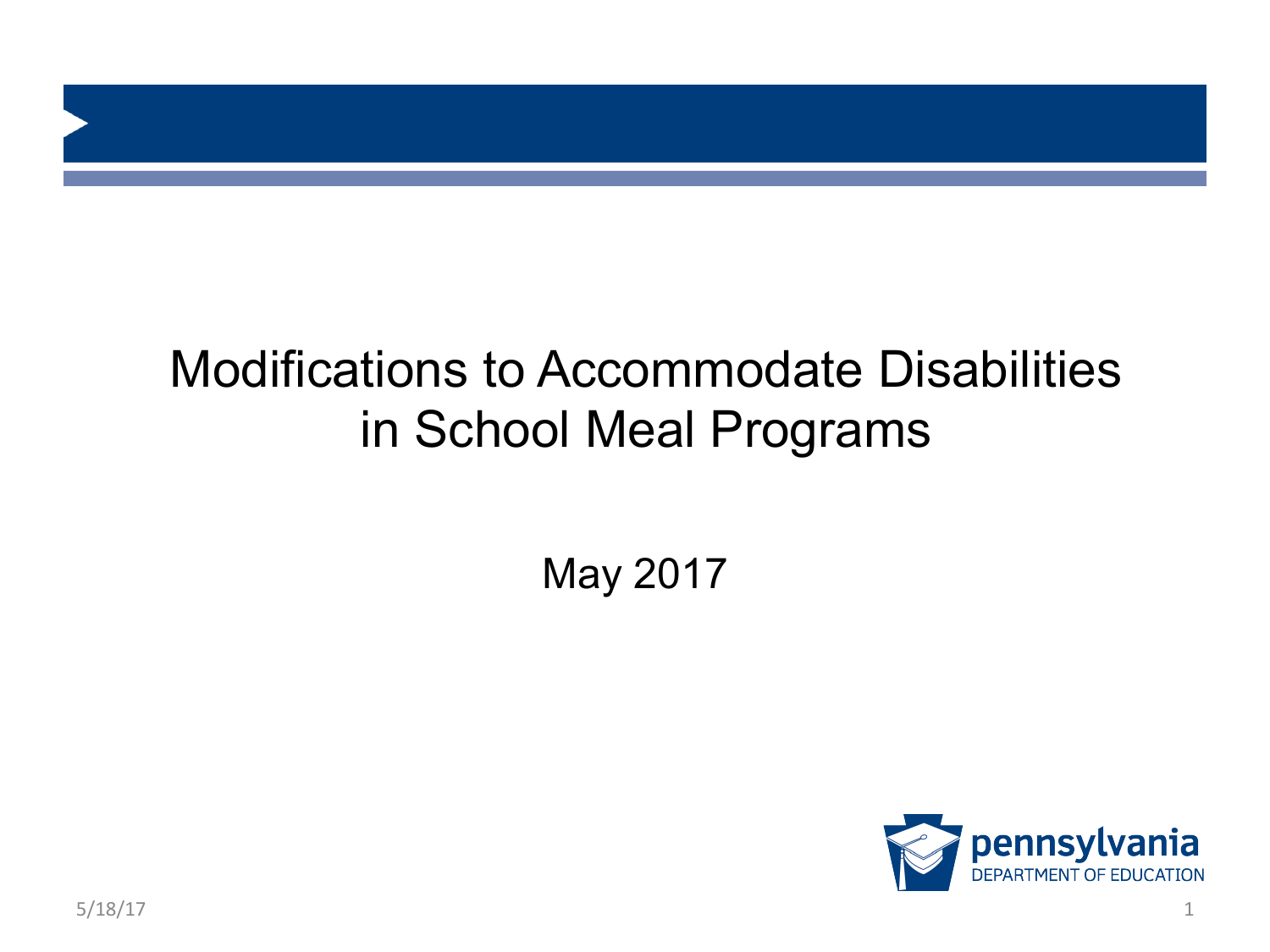# **Objectives**

- Review civil rights legal framework for the federal School Nutrition Programs (SNP).
- Explain how Americans with Disabilities Act (ADA) Amendments Act of 2008 expanded/clarified the meaning of "disability."
- Review USDA's updated guidance on accommodating disabilities in SNP.
- Review implementation and compliance requirements for SNP sponsors.

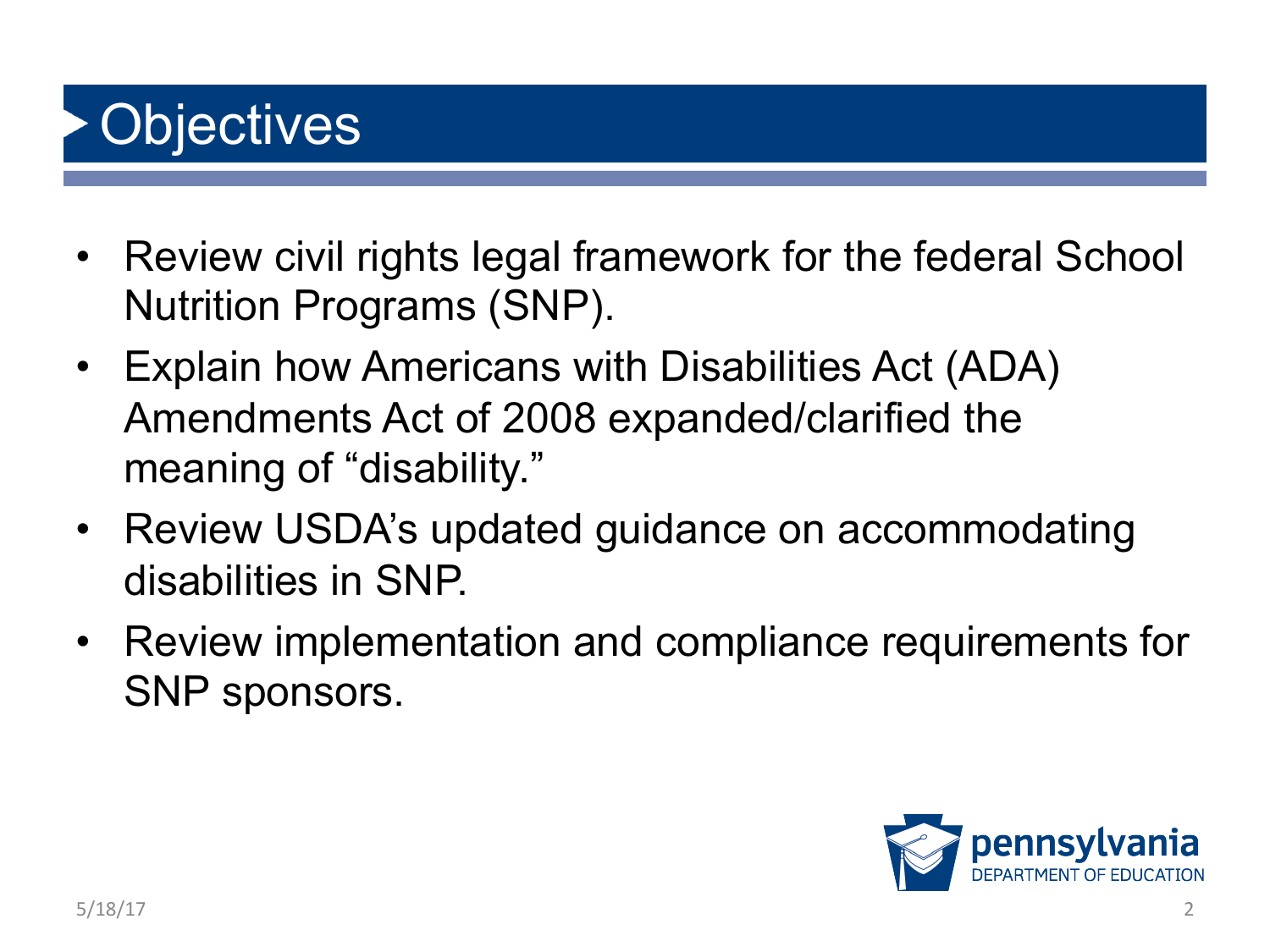## Civil Rights Program Authorities

- Title VI of the Civil Rights Act of 1964
- Civil Rights Restoration Act of 1987
- Title IX of the Education Amendments of 1972
- Age Discrimination Act of 1975
- FNS 113-1 and its Appendices
- Executive Order 12250 (Disability)
- Executive Order 13166 (Limited English Proficiency)
- 28 CFR 41 (Government-wide 504 Regulation)
- USDA Departmental Regulation 4330-2

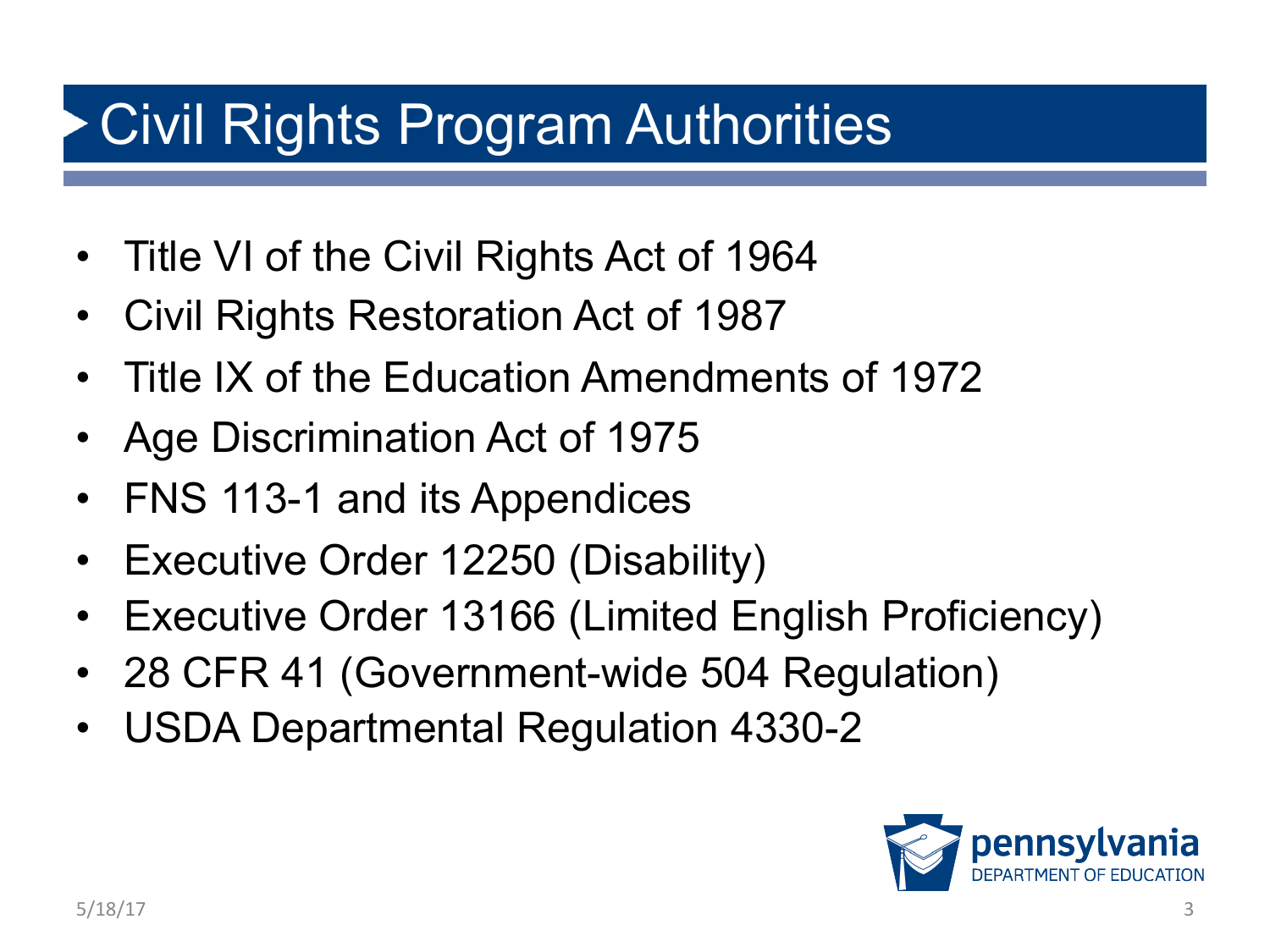# Civil Rights Program Authorities (cont'd)

- Section 504 of the Rehabilitation Act of 1973
- Americans with Disabilities Act (ADA) of 1990
- ADA Amendments Act of 2008
- 7 CFR Parts 15, 15a, 15b and 15c
	- Link to 7 CFR Part 15b, Nondiscrimination of the Basis of Handicap in Programs or Activities Receiving Federal Financial Assistance, is on PEARS (www.pears.ed.state.pa.us) under Applications tab in Feeding Students with Disabilities and Special Dietary Needs section.

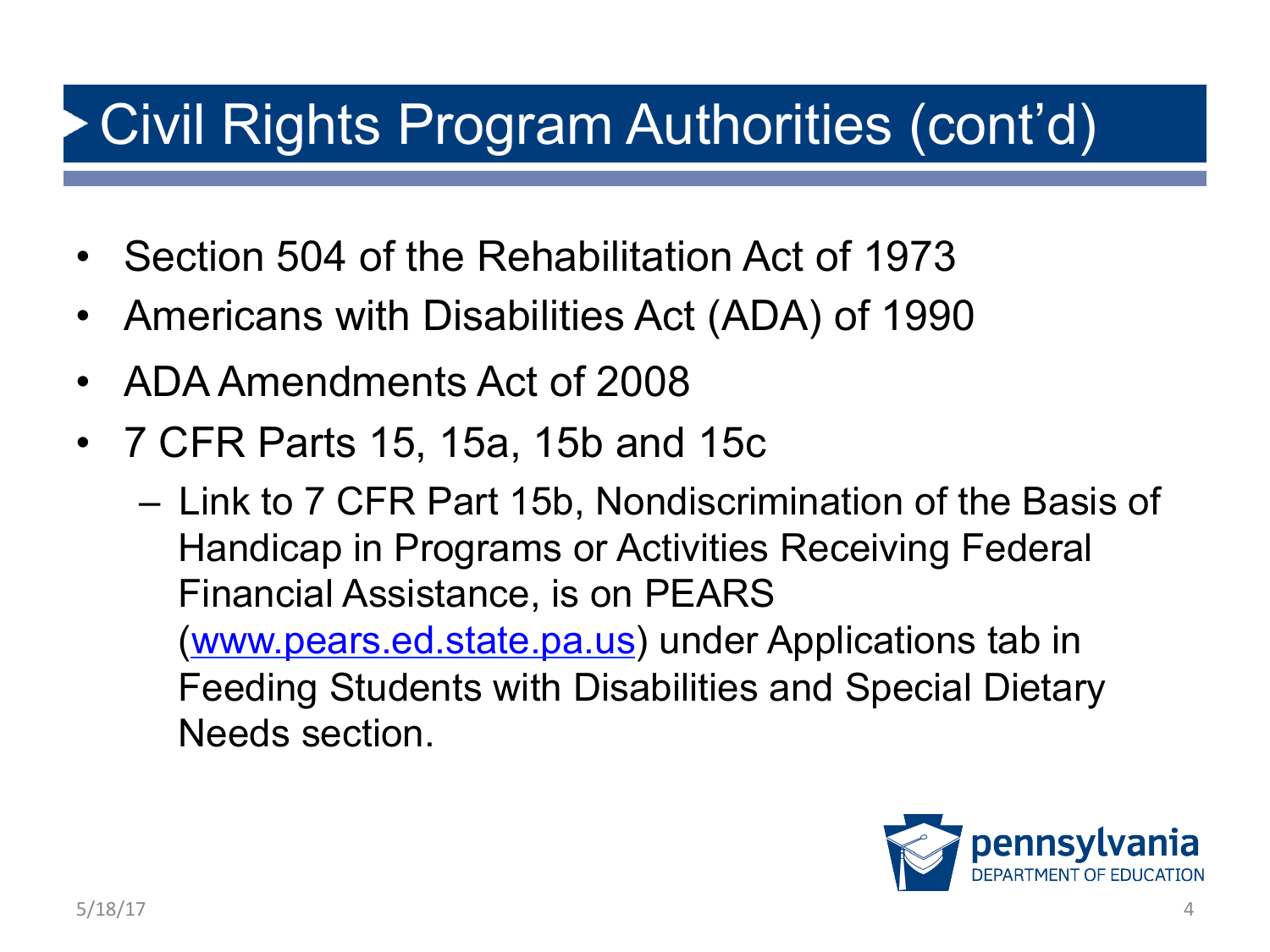## Disability Law

- Legal framework: Section 504, ADA, implementing regulations and policy guidance.
- Duty to provide reasonable modifications:
	- Understand and accept that providing modifications is sometimes nebulous.
	- Treat each situation on a case-by-case basis.
- The focus should be on what can be done to ensure equal opportunity to participate in or benefit from the SNP.

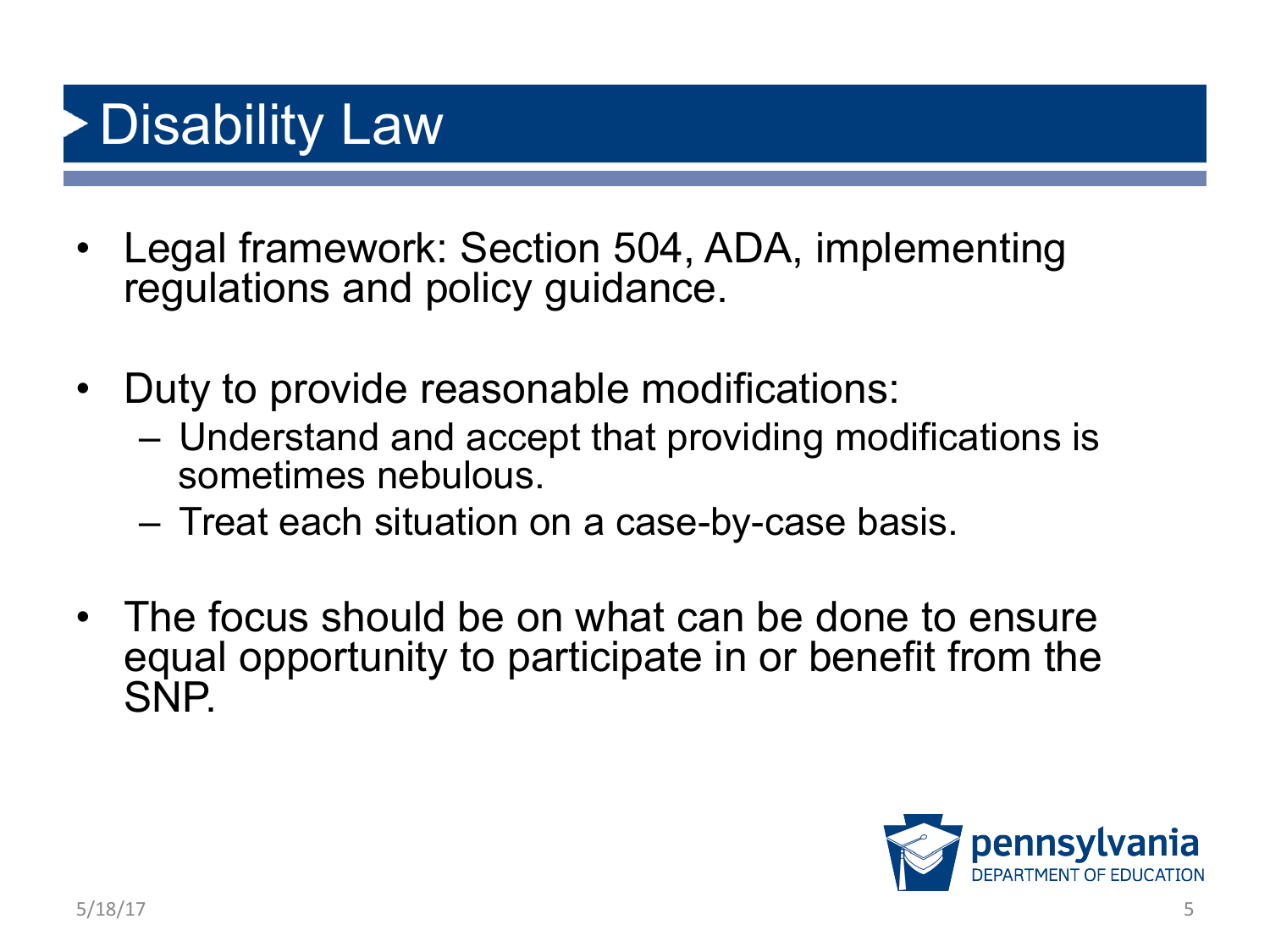#### ADA Amendments Act of 2008

- Expanded and clarified the definition of disability.
- Did not change the expectation to provide a reasonable modification.
- Made it very clear that the emphasis must be on providing the reasonable accommodation.
- The disabled person does not carry a high burden of "proving" he or she has a disability.
- Most physical and mental impairments will constitute a disability.

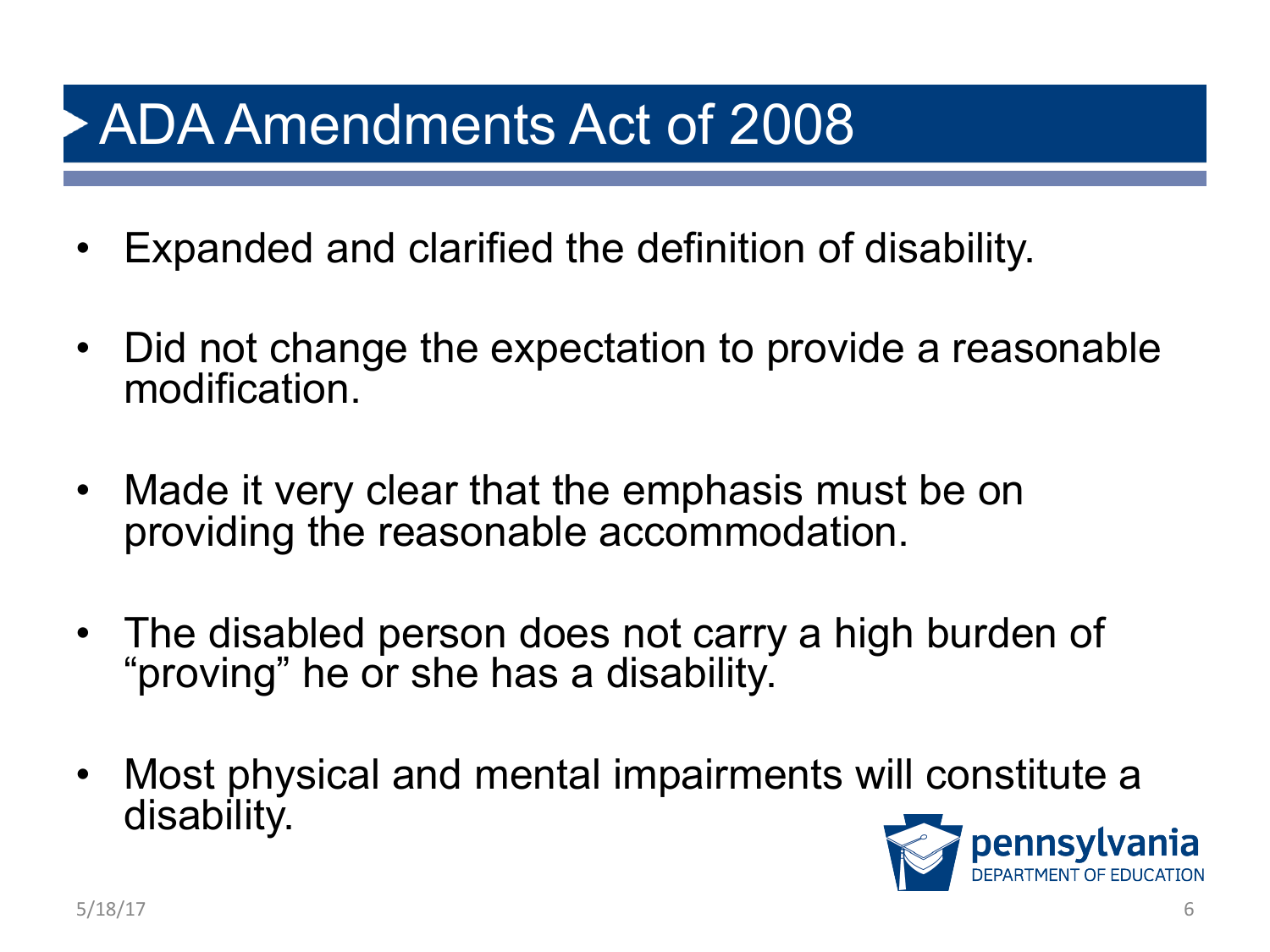#### Disability Definition

- A person with a physical or mental impairment that substantially limits one or more major life activities;
	- A person who has a record of such an impairment; *or*
	- A person who is regarded as having such an impairment.

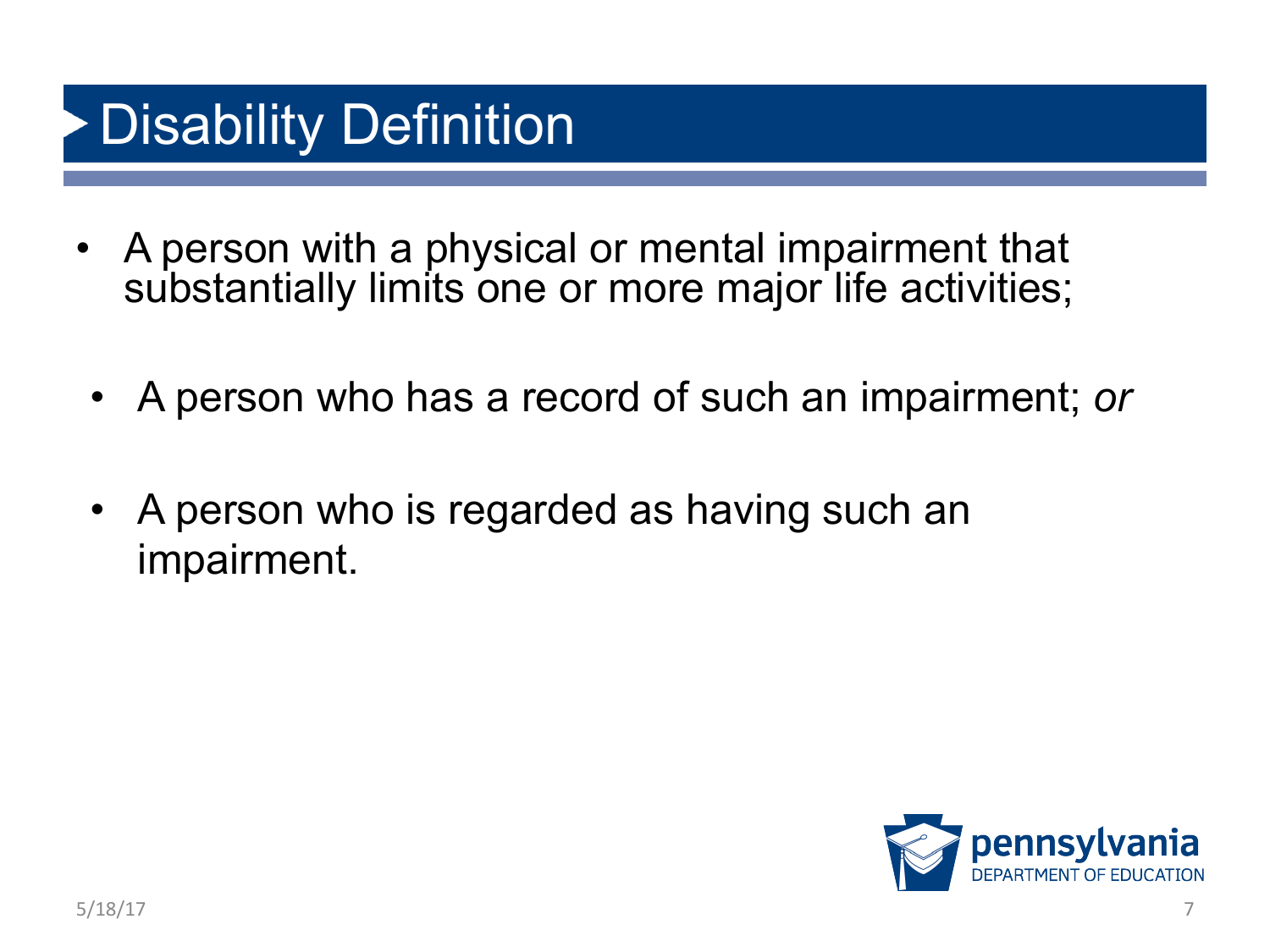## Expanded Definition of Disability

- Revises "Substantially Limits"
	- Need not prevent, or severely/significantly restrict a major life activity.
	- Requires individualized assessment.
	- Assessed without regard to ameliorative effects of mitigating measures.
	- May include an impairment that is episodic or in remission if it would substantially limit a major life activity when active.

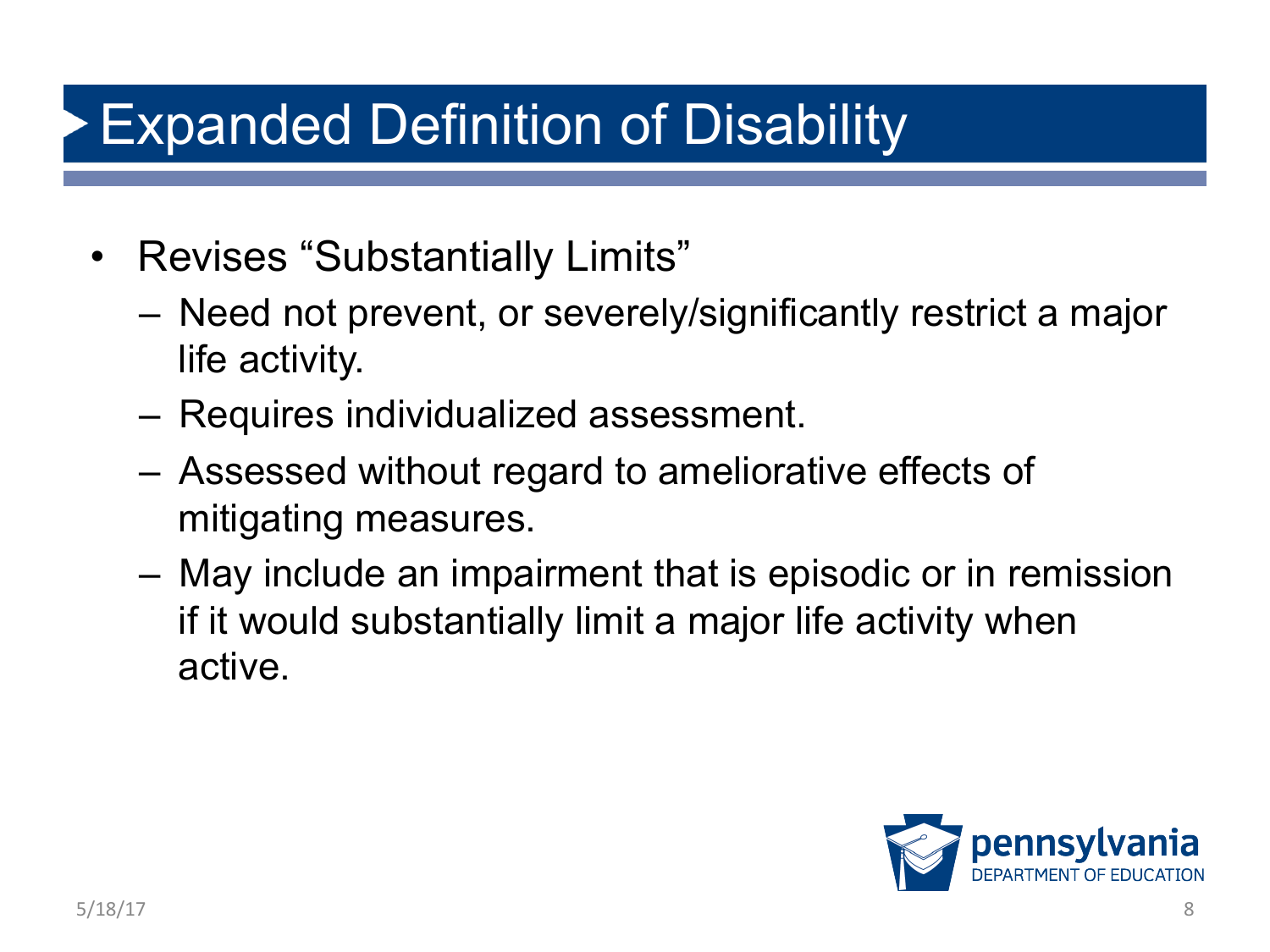# Expanded Definition of Disability

- Major Life Activities:
	- Seeing
	- Hearing
	- Walking
	- Speaking
- Learning
- Reading
- Eating
- Breathing
- Major Bodily Functions: New category of Major Life **Activities** 
	- Digestive
	- Immune system
	- Respiratory
- Circulatory
- Neurological/Brain

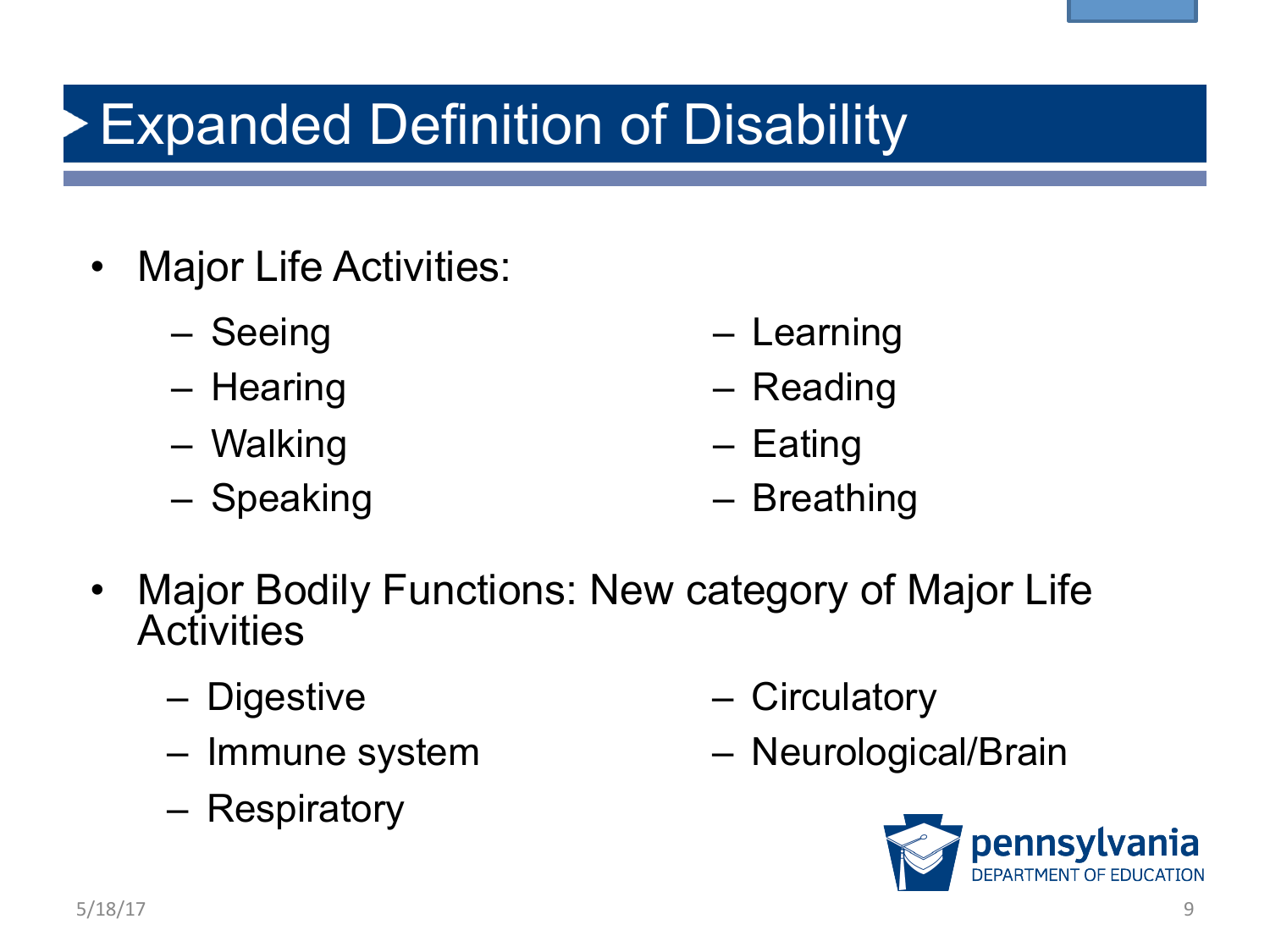# Coverage of All Operations

• Just one dollar of federal money brings the entire scope of the operations within the jurisdiction of Section 504, even where the requested modification is not related to the part of the operations that receives Federal money.

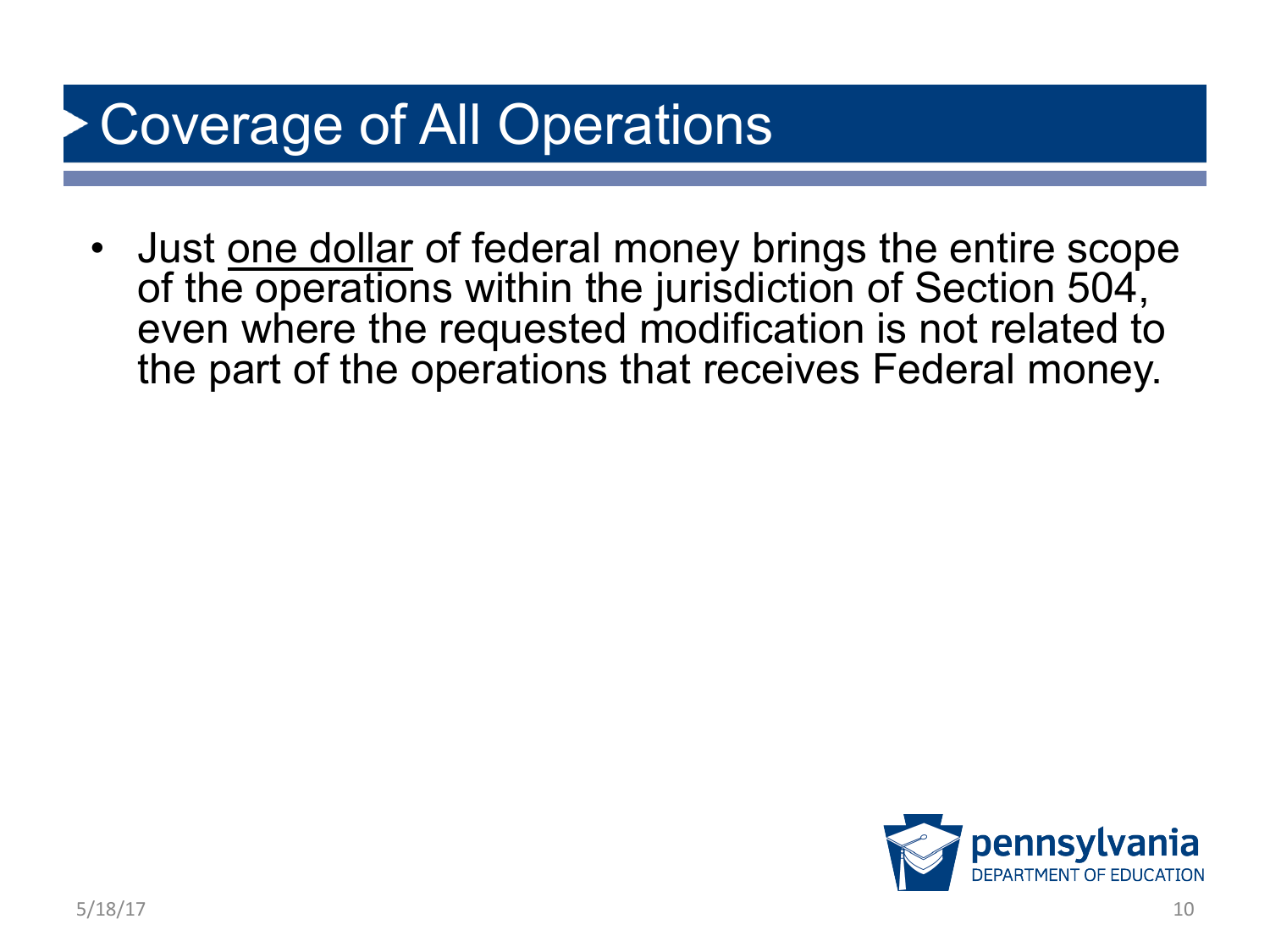#### Types of Disability Discrimination

- Discrimination because of the disability
	- Denying benefits or opportunity to participate
	- Segregating individuals with disabilities
	- Aiding, perpetuating or contracting with others who discriminate
- Failure to provide a reasonable accommodation
- Ineffective communication
- Inaccessible facilities

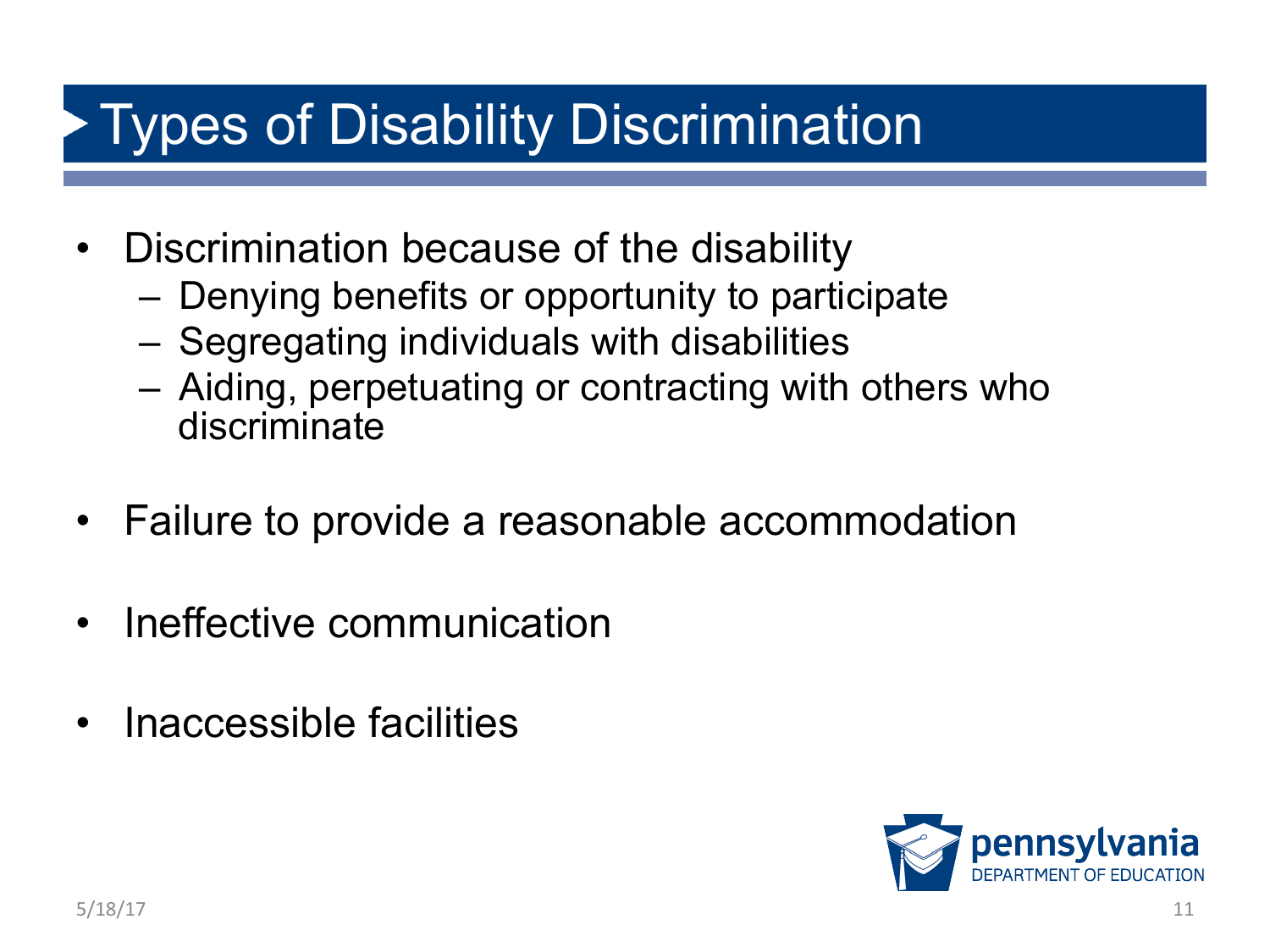#### USDA Policy Memos: Updated Guidance

- SP 59-2016: *Modifications to Accommodate Disabilities in the School Meal Programs* (September 27, 2016)
- SP 26-2017: *Modifications to Accommodate Disabilities in the School Meal Programs: Guidance and Questions and Answers* (April 25, 2017)
- Guidance covers School Meal Programs, with similar guidance forthcoming for the other Child Nutrition Programs

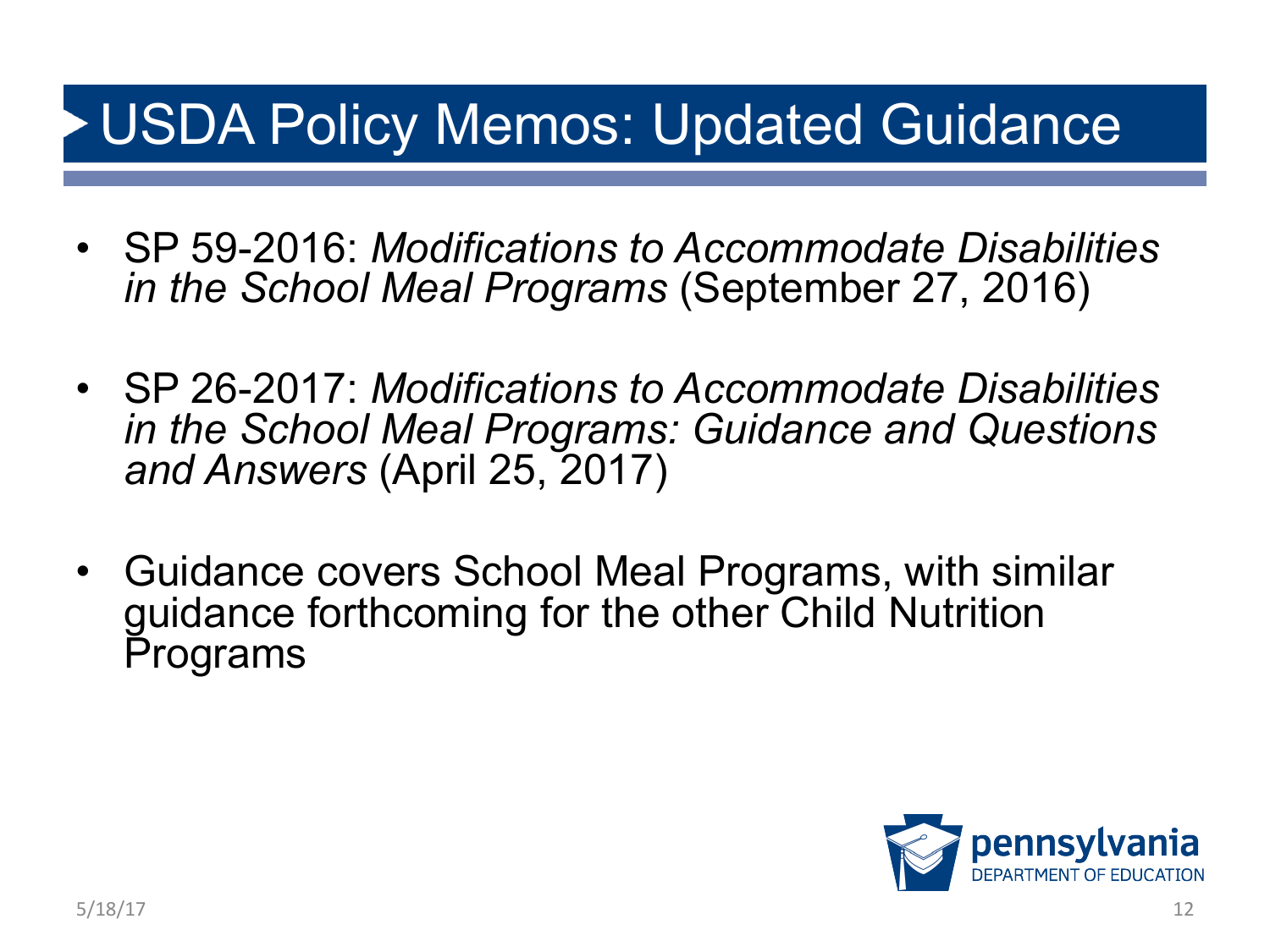## Reasonable Modifications

- A change or alteration in policies, practices, and procedures to accommodate a disability.
- Duty to negotiate over modification. This means simply saying "no" is almost never appropriate.
- Providing appropriate modifications is the primary  $objective$  – not searching out whether the child has a disability or any possible abuse of the process.
- Determined on a case-by-case basis.

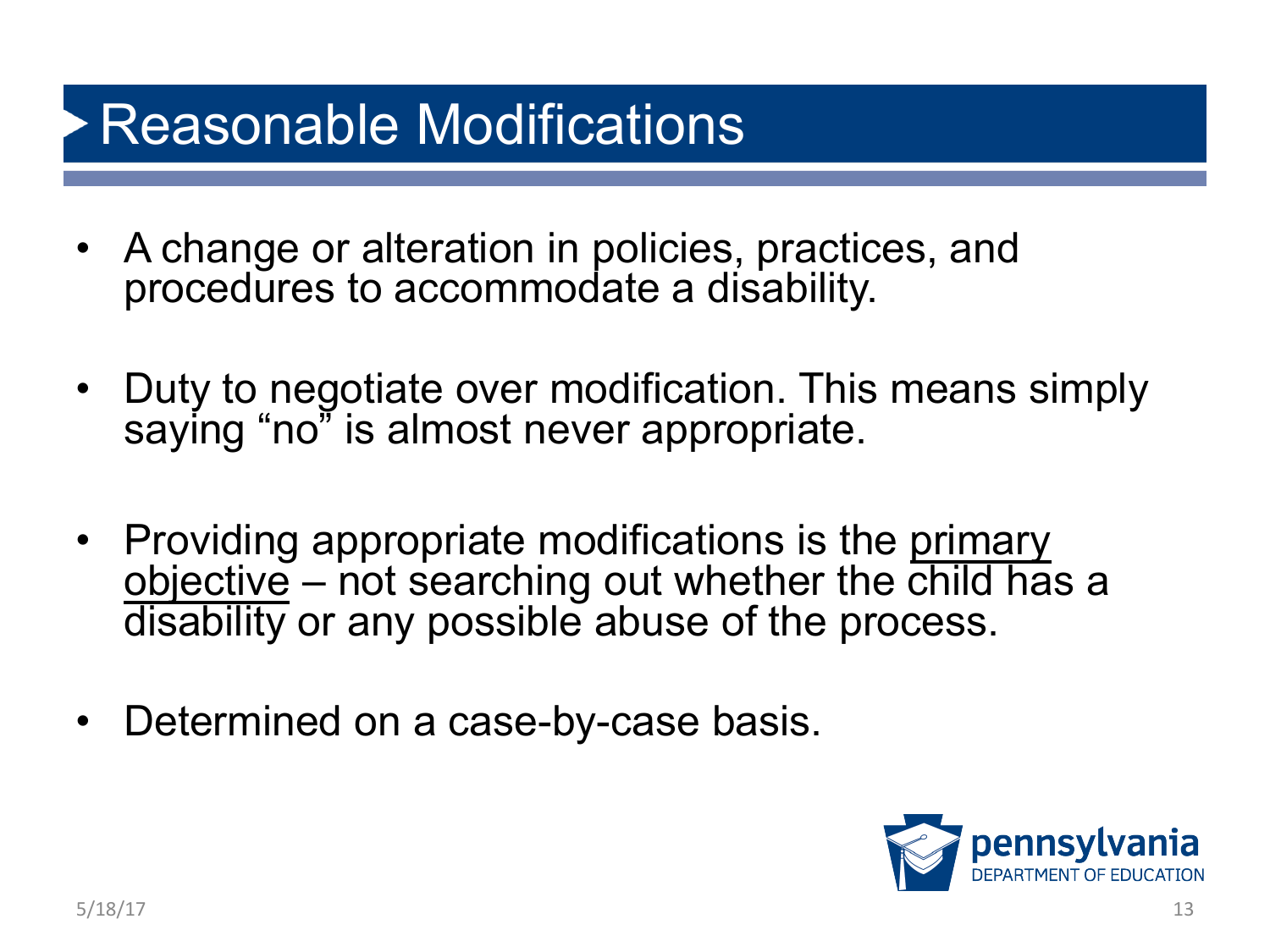#### Reasonable Modifications

- The modification requested should be related to the disability or limitation(s) caused by the disability.
- The modification requested does *not* have to be the modification provided.
- Exception: Modifications are not required that would fundamentally alter the nature of the program. If this is a concern, school food authorities (SFAs) should contact PDE for assistance.

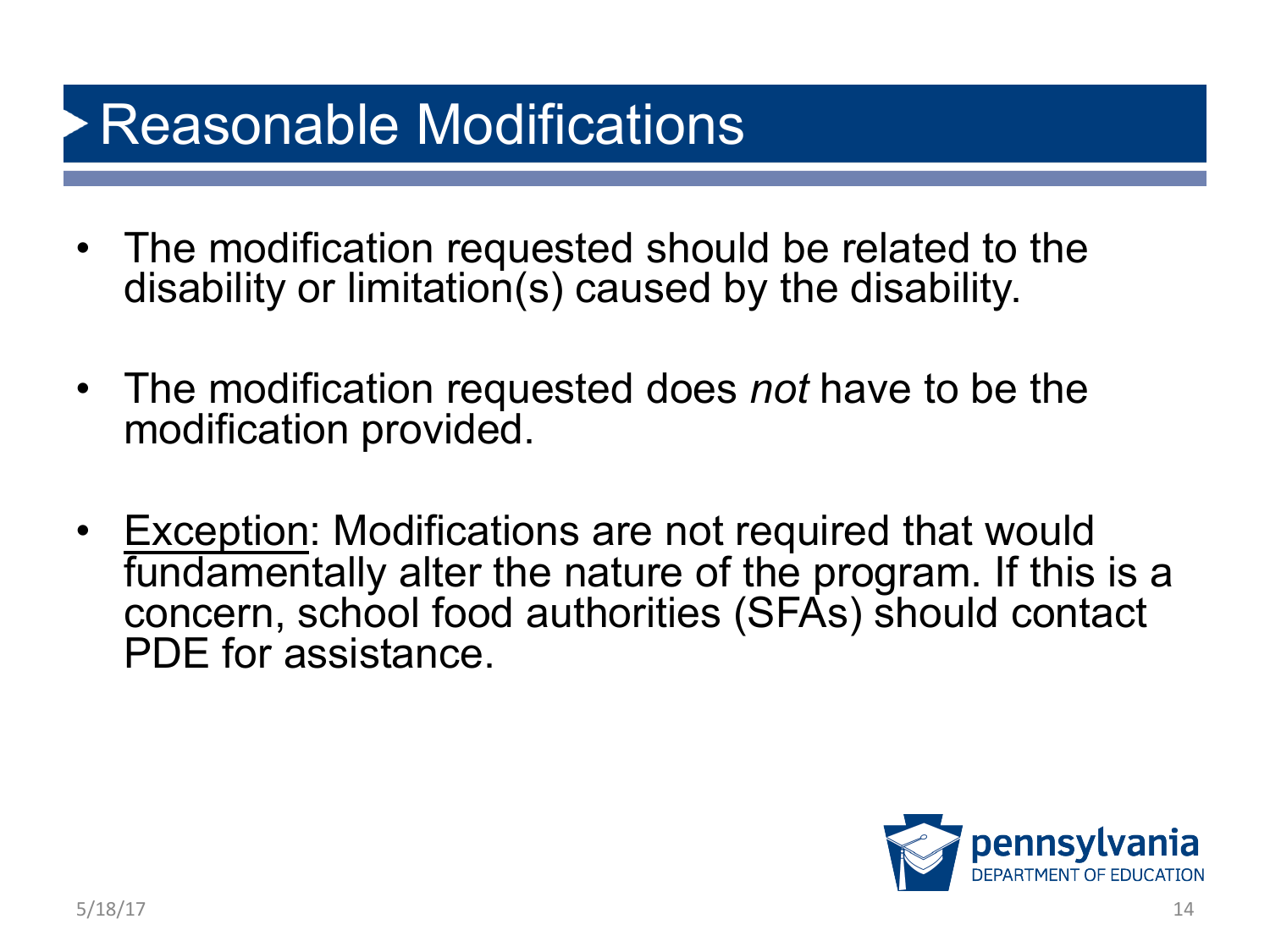#### Reasonable Modifications: Key Considerations

- Consider costs/resources and age of the child.
- Modification decisions must be based on facts.
- Meal accommodations do not need to mirror the meal or meal item substituted
- Lifestyle choices (e.g., vegetarianism) are not considered disabilities and need not be accommodated unless related to an underlying disability.

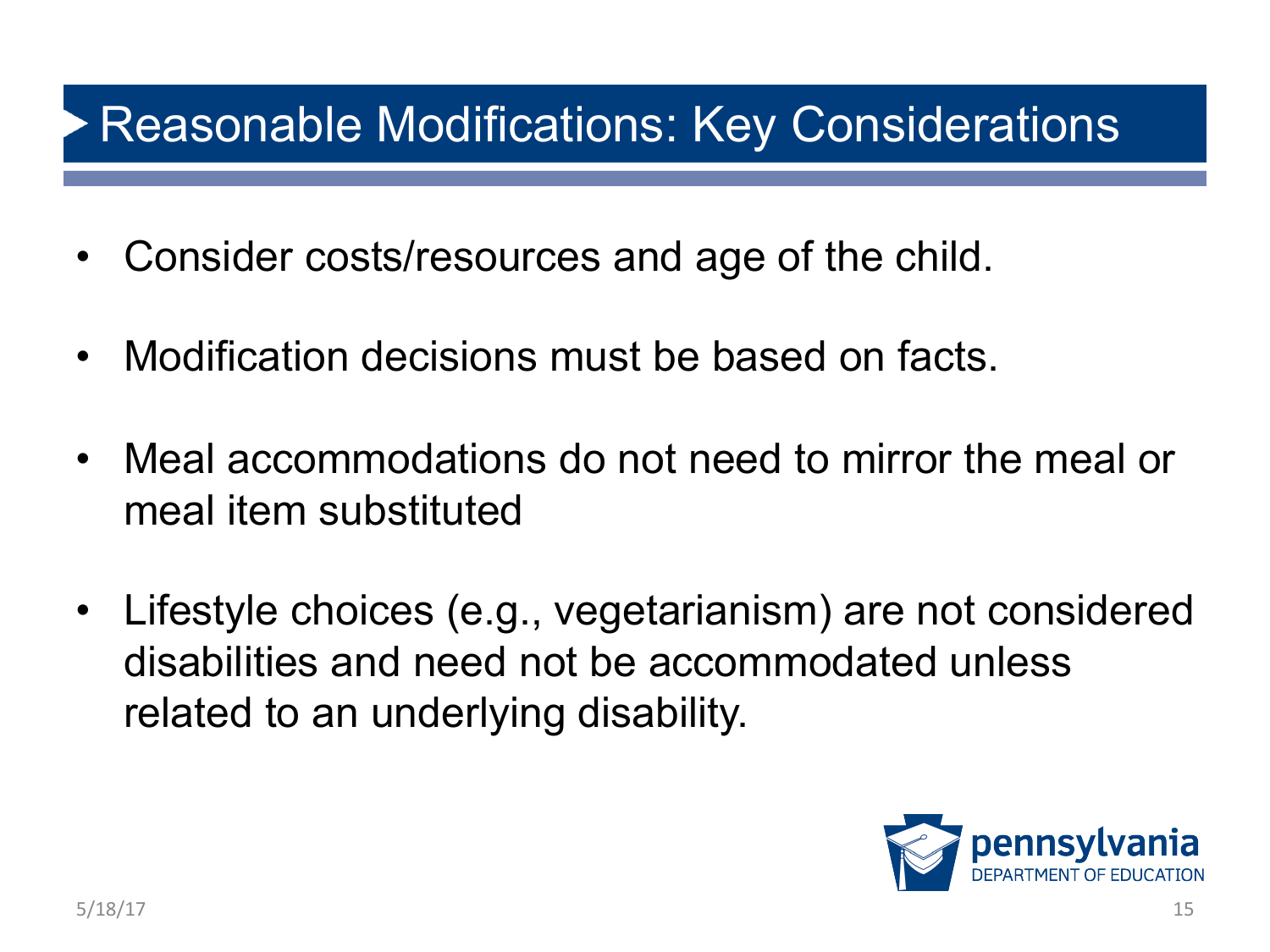# Food Allergies

• Many food allergies fall under the definition of disability expanded by the ADA Amendments Act. The most common food allergens include:

| — Milk   | - Crustacean | $-$ Soy     |
|----------|--------------|-------------|
| $-$ Eggs | shellfish    | - Peanuts   |
| – Fish   | - Wheat      | - Tree nuts |

- Applies to much more than just "life threatening" allergic reactions
- Digestive and respiratory functions are specifically listed in the ADA Amendments Act.

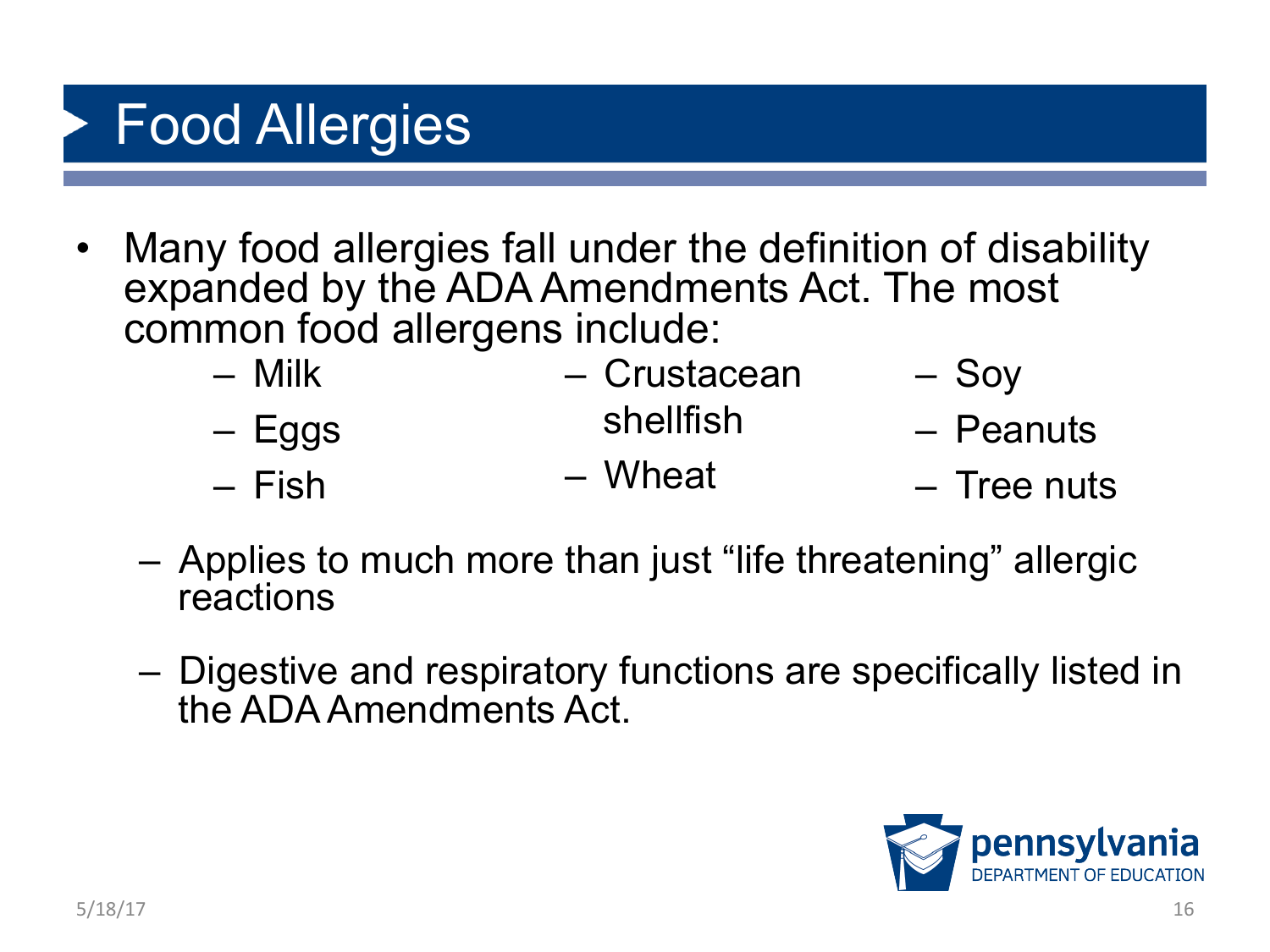#### Food Allergies: Key Considerations

- Universal exclusions of specific foods or food groups is not a USDA policy, but could be appropriate depending on the circumstances.
- The decision to implement an exclusion policy is within the discretion of the school or local education agency (LEA).
- Meal substitutions that were previously considered "optional" may now be required if needed by a person who is considered disabled under the ADA Amendments Act.

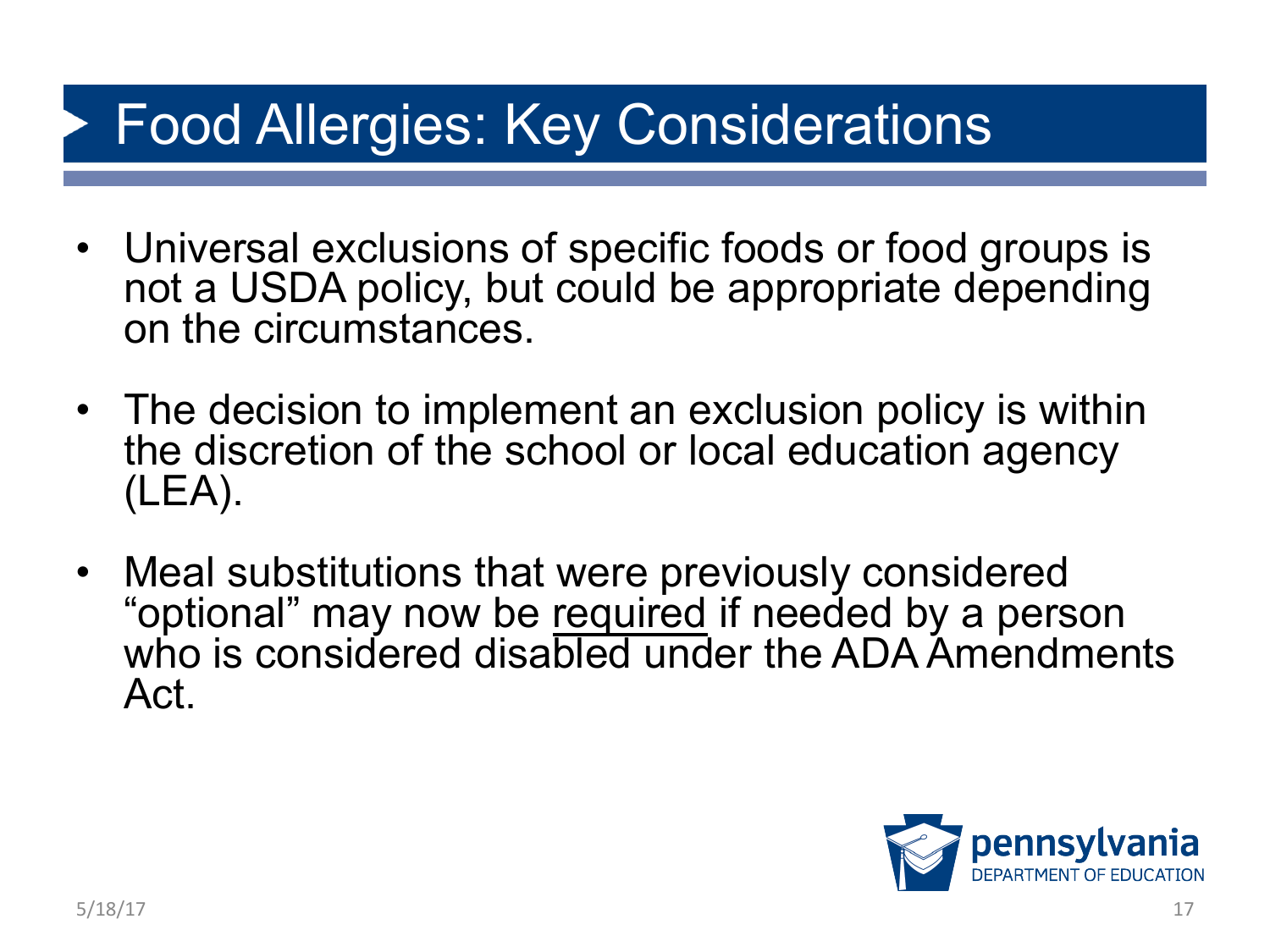## Program Accessibility

- Ensure food service areas are accessible
- Provide auxiliary aids and services, if needed. Examples include:
	- Food service aides;
	- Adaptive feeding equipment;
	- Meal tracking assistance; and
	- Other effective methods that facilitate equal access.

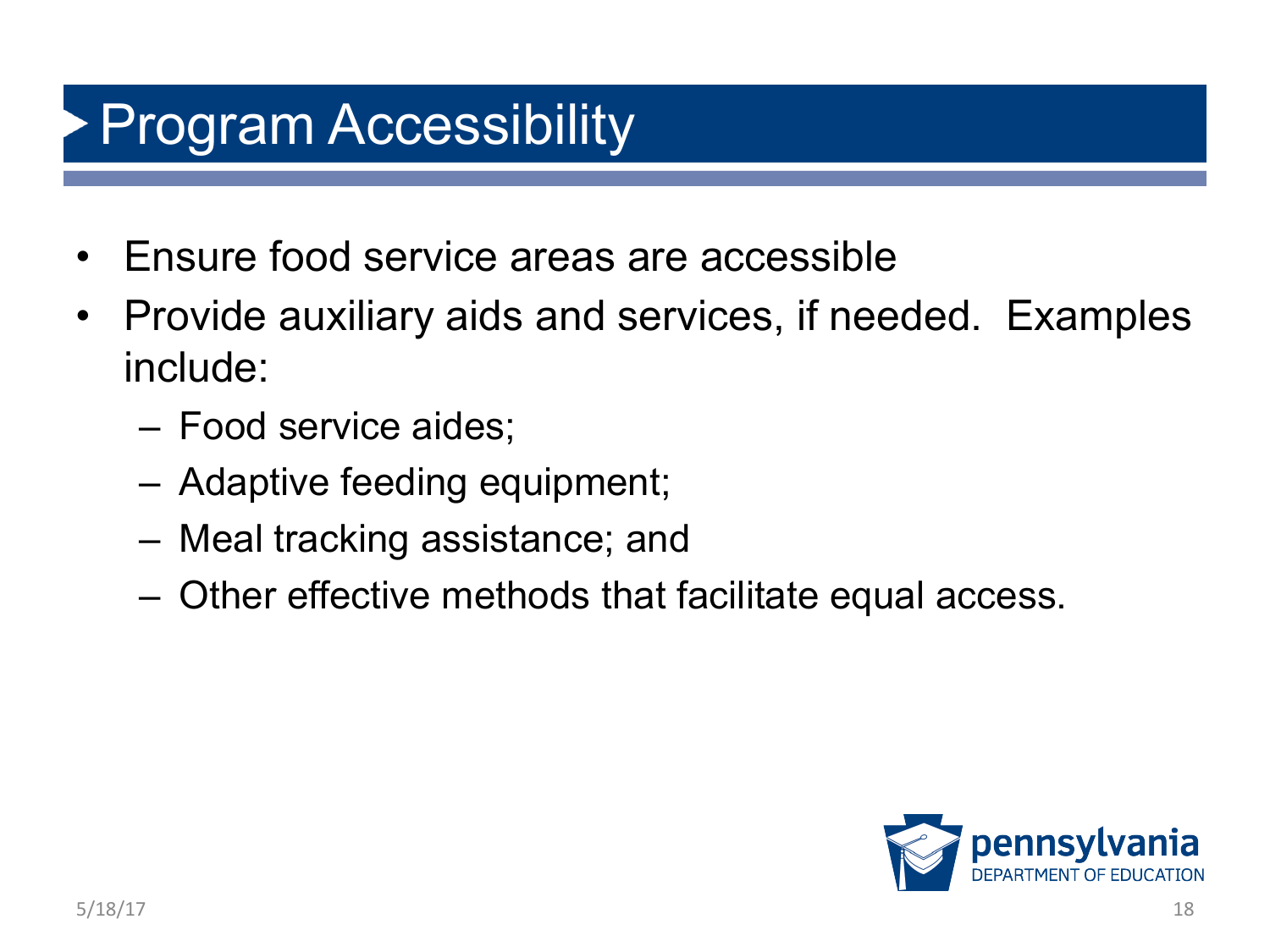# Integrated Environment

- Section 504 requires that disabled individuals should be accommodated in the least restrictive and most integrated setting possible.
- Consider possible stigma when considering how to safely and effectively accommodate a child with a disability.
- Communicate with parents and medical provider to determine the best accommodation for the student.

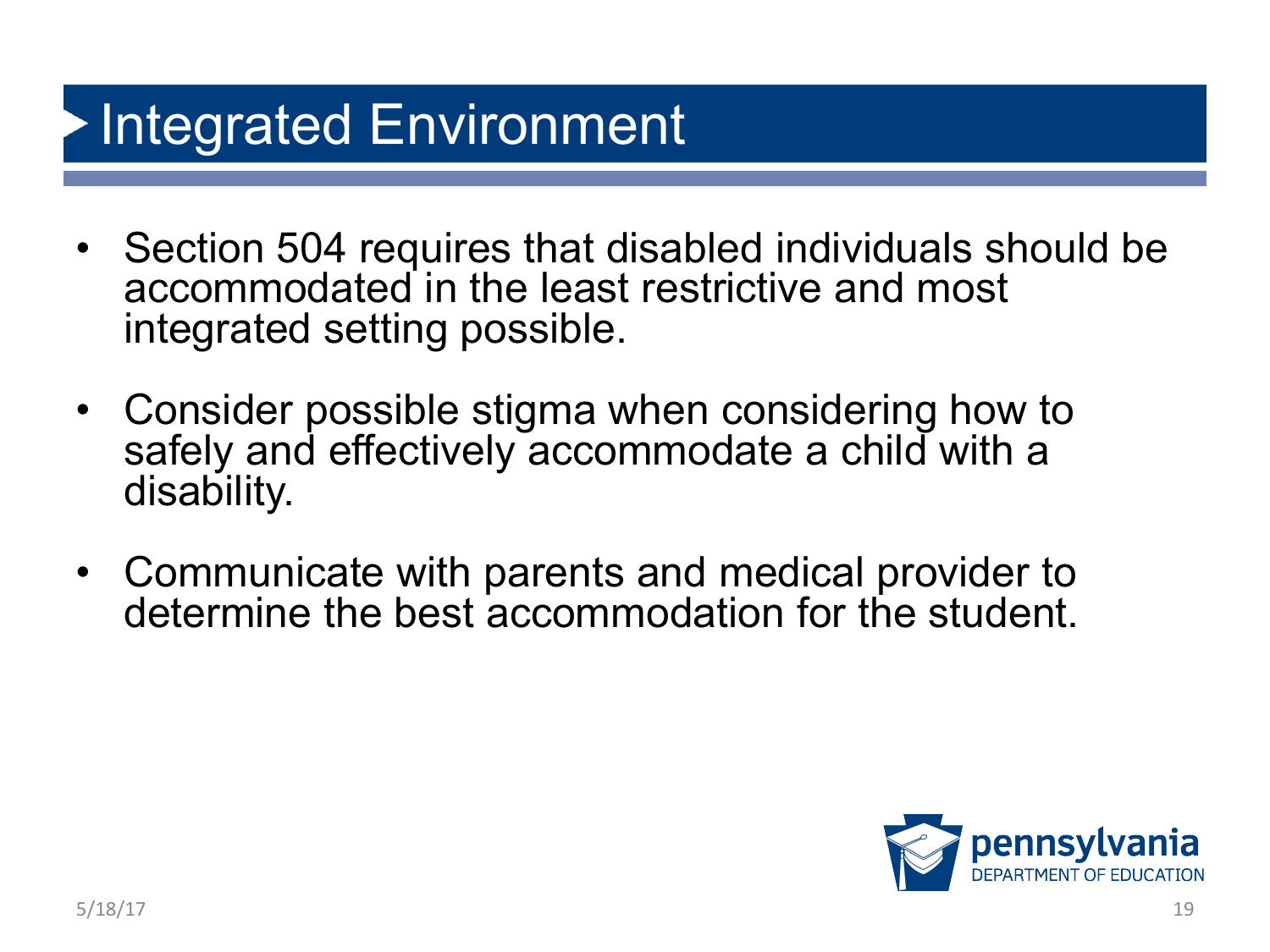#### Medical Statement Requirements

- Medical statement is required for meals that do not meet SNP meal pattern requirements.
- Statement is written by licensed physician, certified registered nurse practitioner, physician assistant, or dentist.
- SFAs will be reimbursed for modified meals that are within the meal pattern, regardless of whether they have obtained a written medical statement.
- SFAs may request a written medical statement from a medical provider for all meal modification requests, if desired.

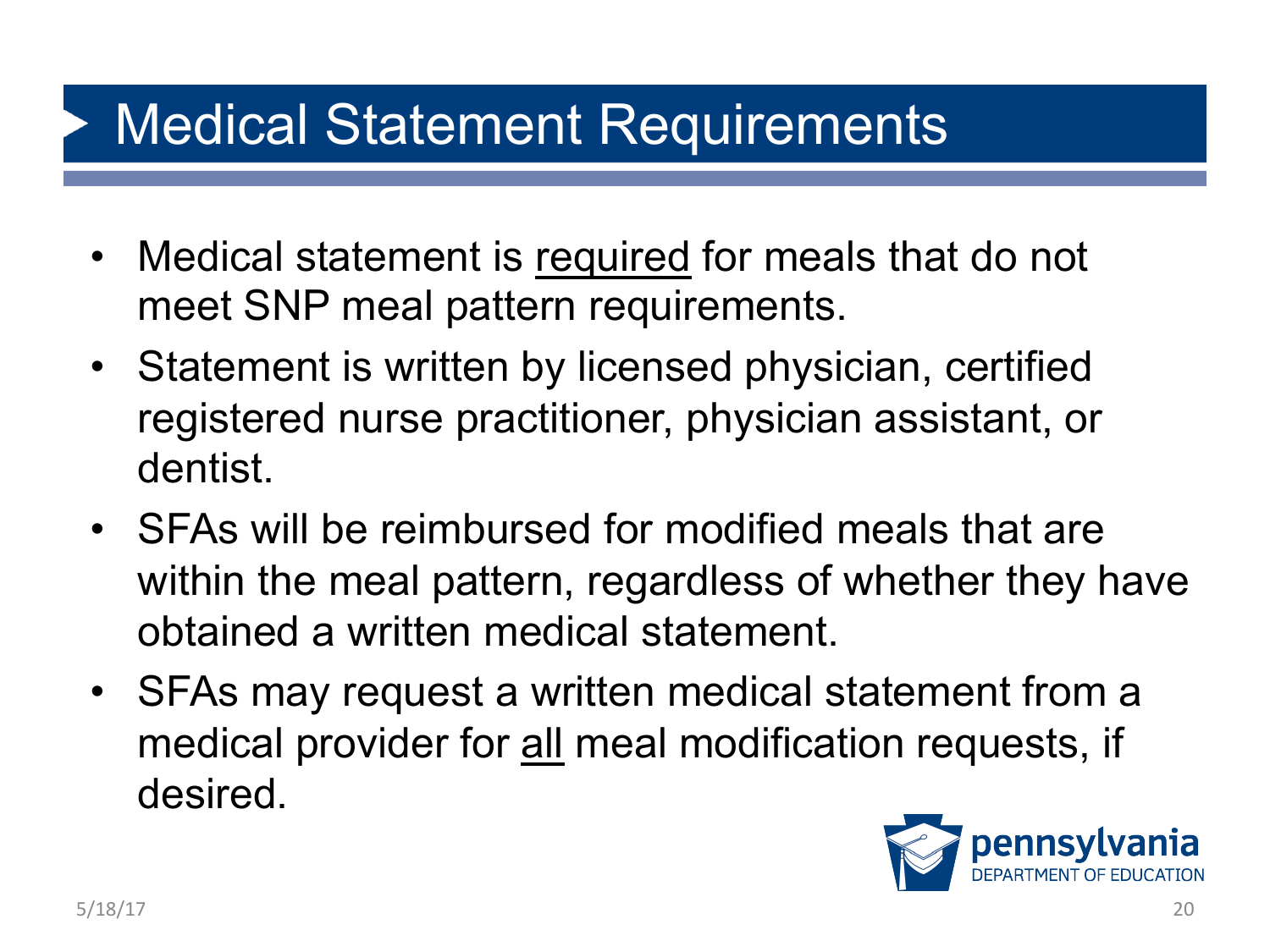## Medical Statement Requirements

- The medical statement must include:
	- Information about the child's physical or mental impairment that is sufficient to allow the SFA to understand how it restricts the child's diet;
	- An explanation of what must be done to accommodate the child; and
	- The food or foods to be omitted and recommended alternatives, if appropriate.
- PDE will update the Medical Plan of Care template and instructions to align with the updated guidance.
- Refer to PEARS (www.pears.ed.state.pa.us) under Applications tab in Feeding Students with Disabilities and Special Dietary Needs section.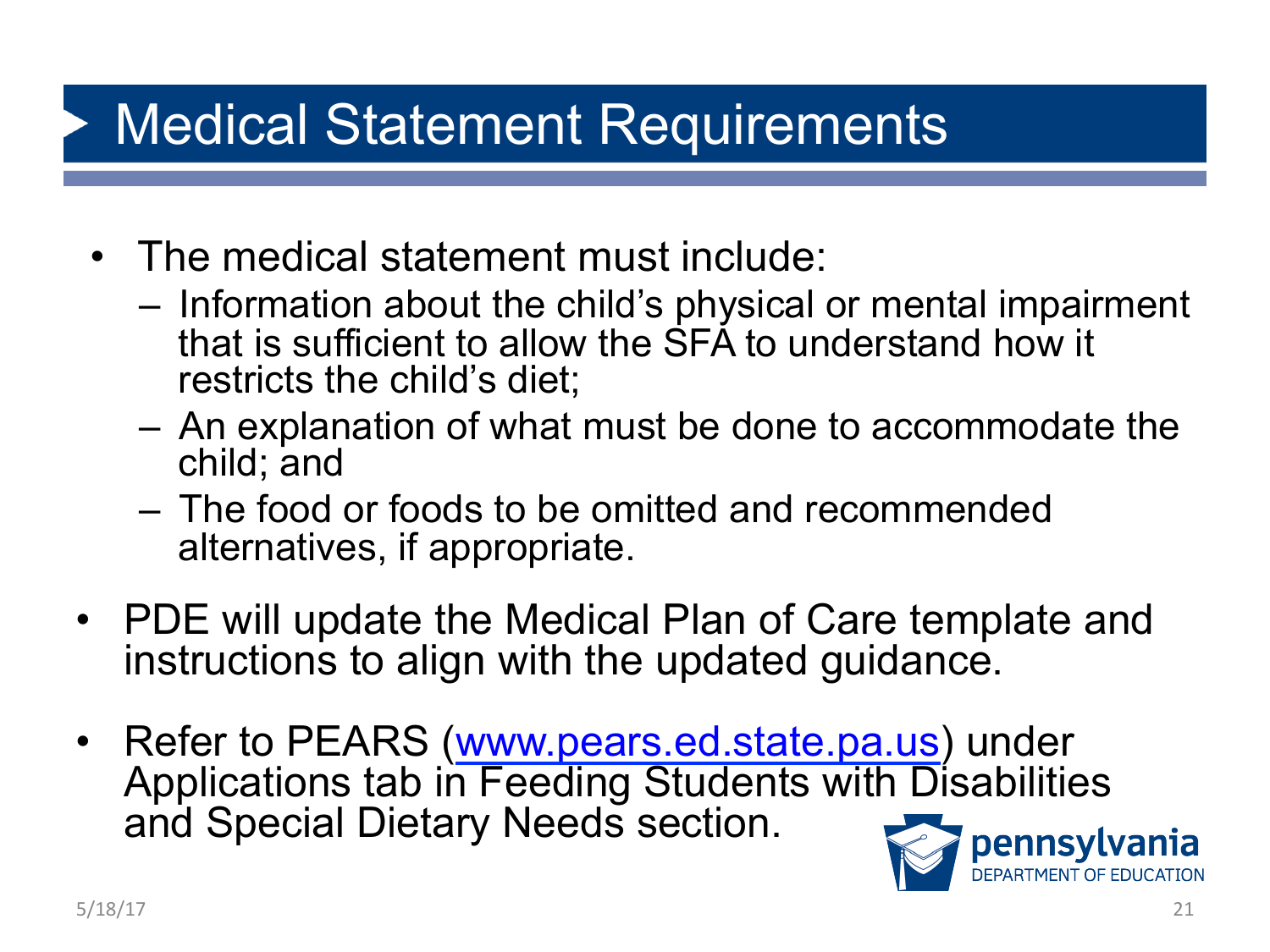#### Example: Medical Statement for a Food Allergy

Three essential components:

- 1) The food to be avoided (allergen);
- 2) Brief explanation of how exposure to the food/allergen affects the child; and
- 3) Recommended substitute(s).

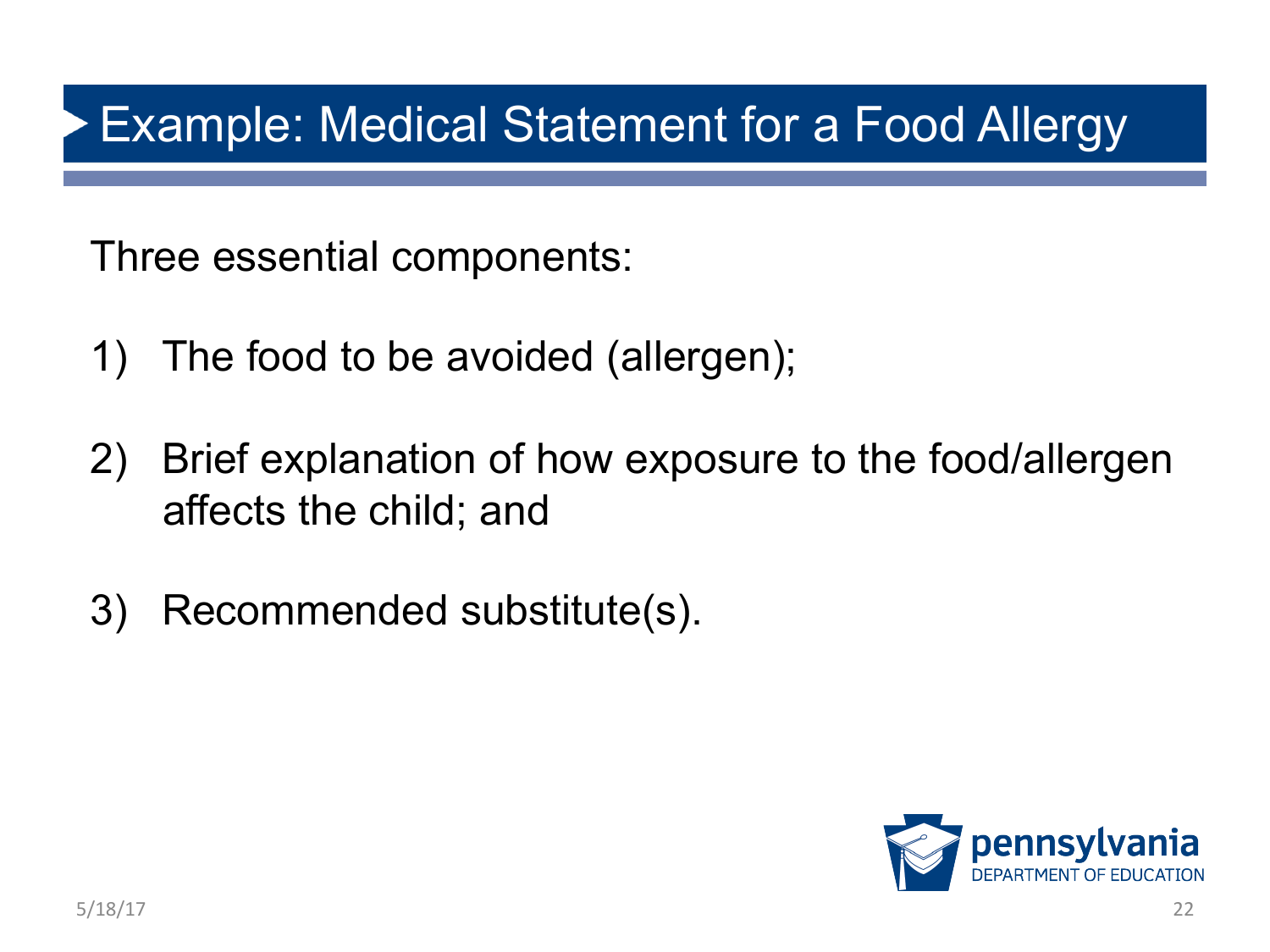#### Medical Statement Guidance

- Student's diagnosis or terms "disability"/"disabled" are not required.
- School cannot request medical records/charts.
- Seek clarification if inadequate or unclear.
- Clarification should not unnecessarily delay modification.<br>- Delay could be characterized as harassment/denial.
	-
	- School officials must diligently follow up with family and<br>document communication.
	- A meal outside the regular meal pattern may be claimed for reimbursement while school officials actively work to obtain the written medical statement. (Must document process.)

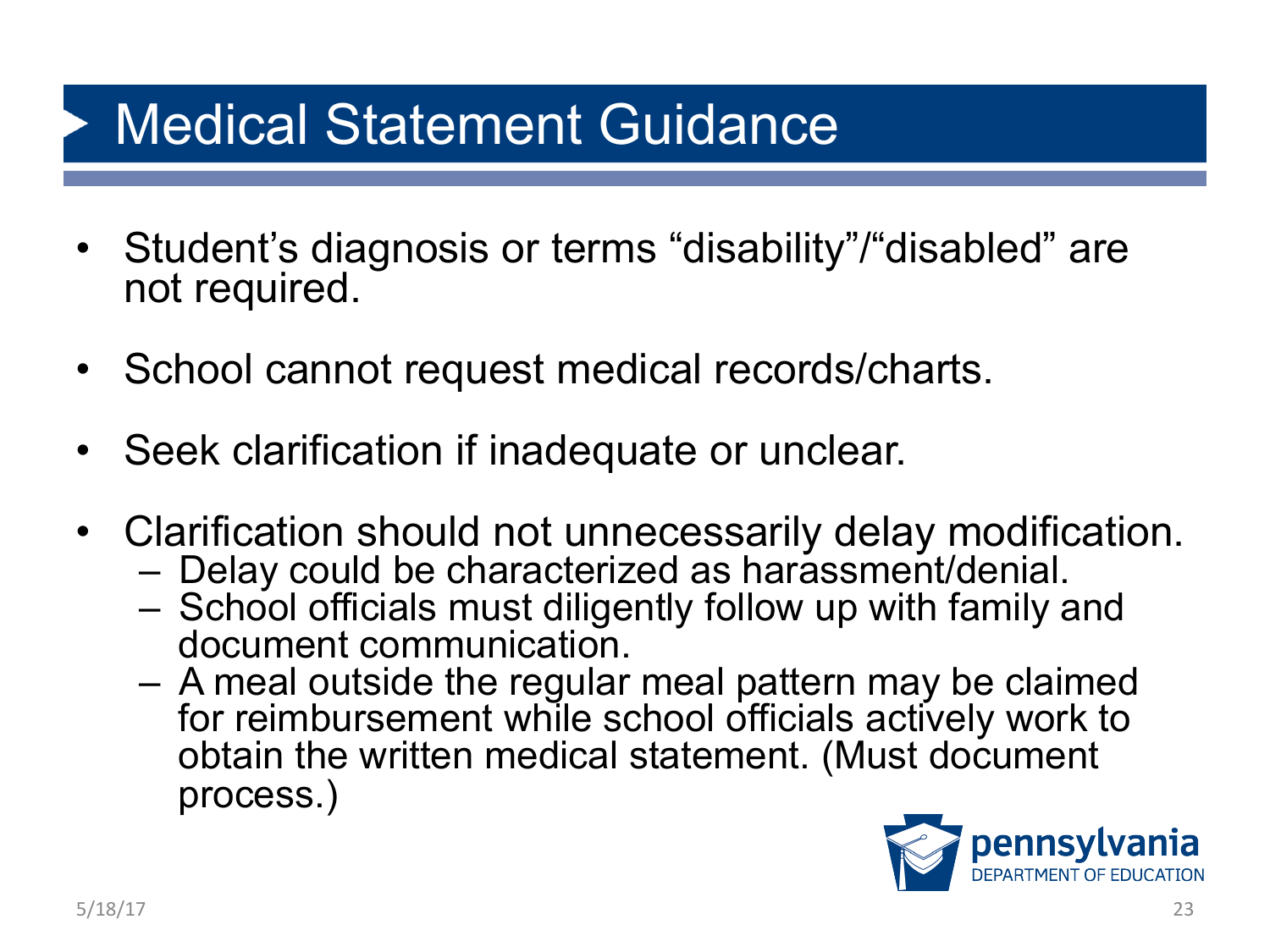#### Implementation & Compliance

- 1. Develop procedures for parents/guardians to request reasonable modifications.
- 2. Train school and food service staff on reasonable modification procedures and legal requirements.
- 3. Appoint a 504 Coordinator to ensure compliance.
- 4. Assemble a team to implement guidelines and render decisions on modification requests.\*

*\*Recommended* 

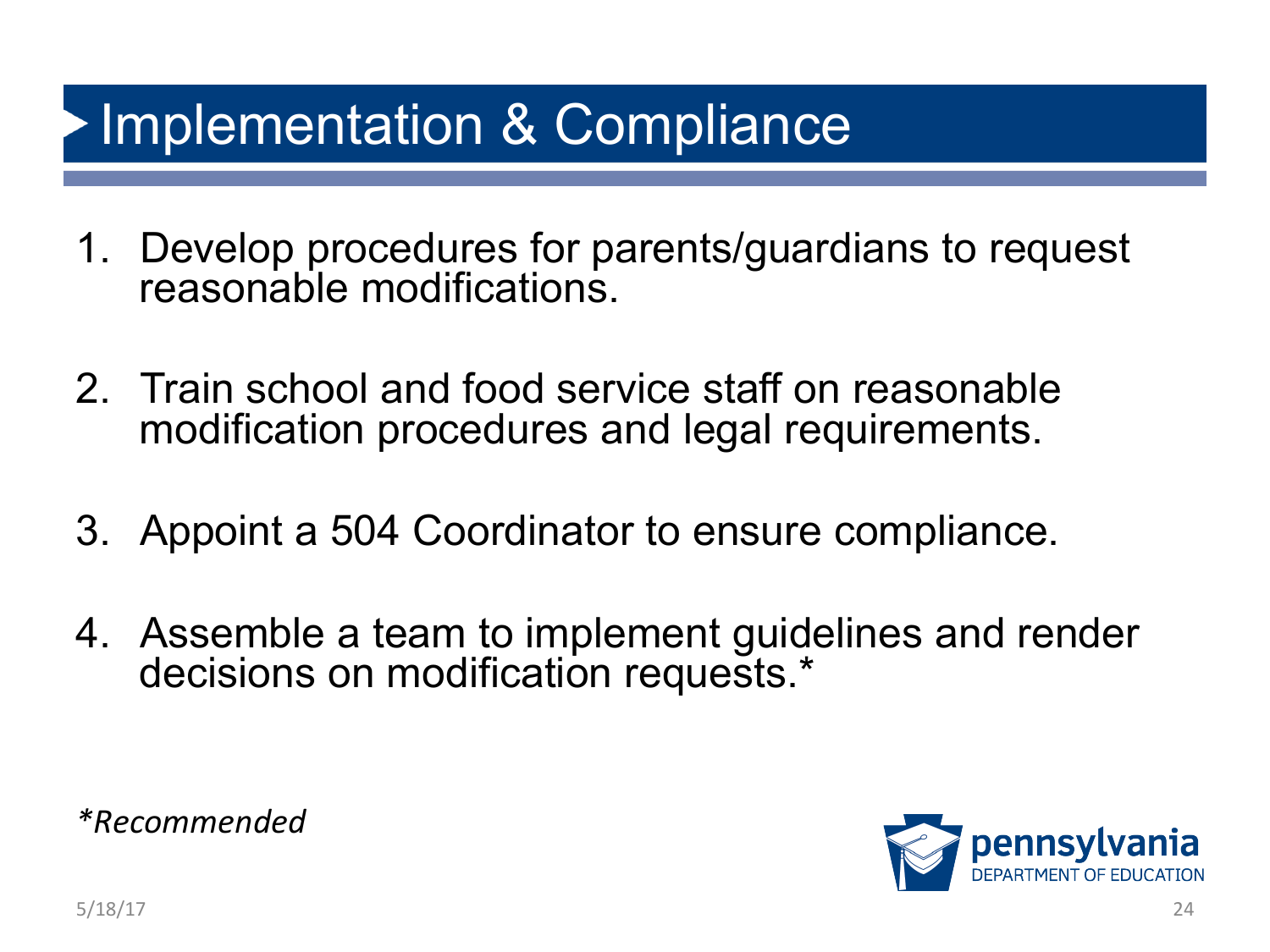#### Procedural Safeguards Process for Modifications

- 1. Provide notice of
	- a. Process for requesting modification
	- b. Notice of final decision
	- c. Procedural rights
- 2. Opportunity to examine the record and file a grievance;
- 3. An impartial hearing with parental participation and legal representation (if desired); and
- 4. A review procedure (avenue for appeal).

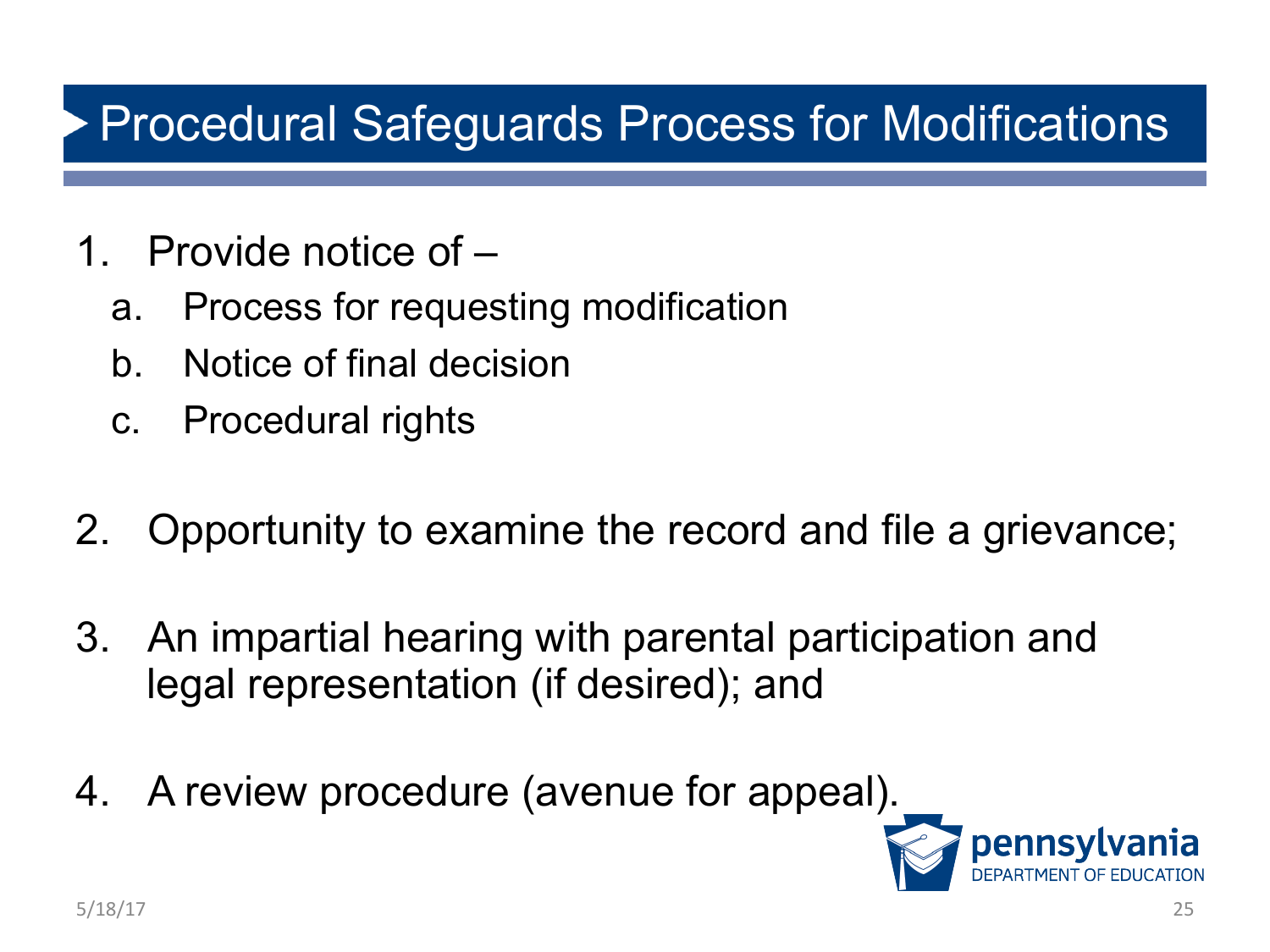

#### Jenny Edmondson - jeedmondso@pa.gov Kathleen Hiltwine - khiltwine@pa.gov

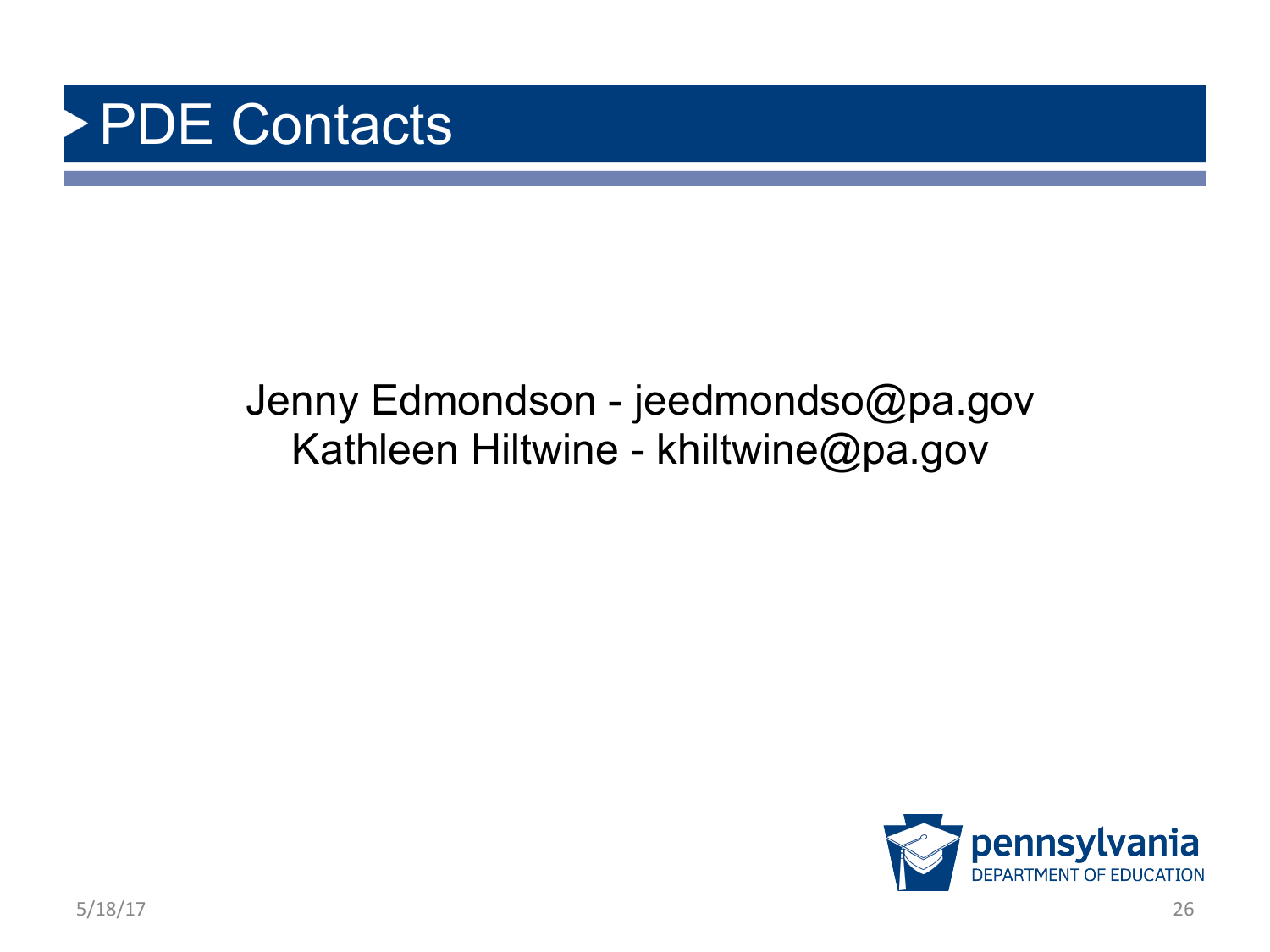# Questions?

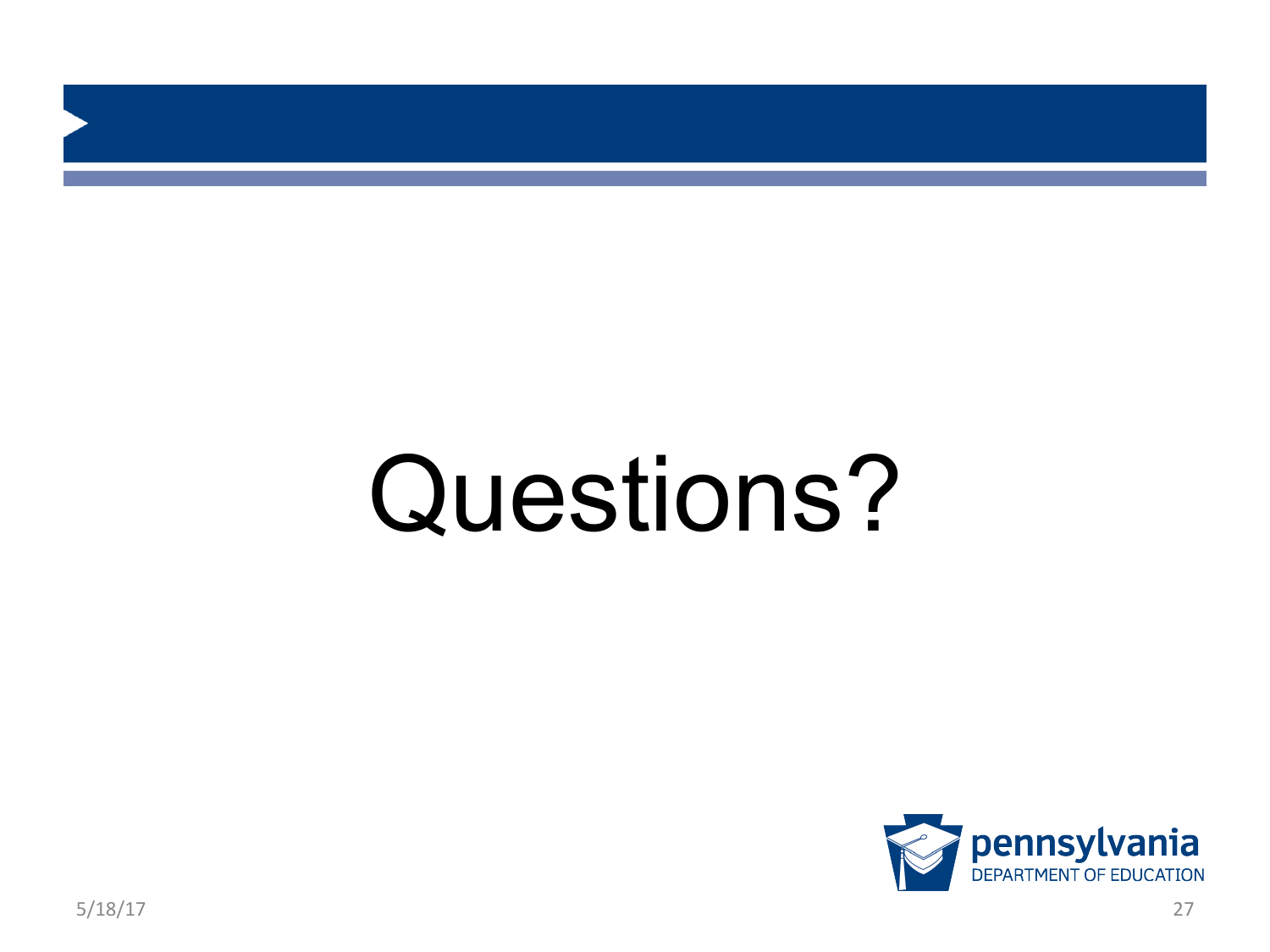In accordance with Federal civil rights law and U.S. Department of Agriculture (USDA) civil rights regulations and policies, the USDA, its Agencies, offices, and employees, and institutions participating in or administering USDA programs are prohibited from discriminating based on race, color, national origin, sex, disability, age, or reprisal or retaliation for prior civil rights activity in any program or activity conducted or funded by USDA.

Persons with disabilities who require alternative means of communication for program information (e.g. Braille, large print, audiotape, American Sign Language, etc.), should contact the Agency (State or local) where they applied for benefits. Individuals who are deaf, hard of hearing or have speech disabilities may contact USDA through the Federal Relay Service at (800) 877-8339. Additionally, program information may be made available in languages other than English.

To file a program complaint of discrimination, complete the USDA Program Discrimination Complaint Form, (AD-3027) found online at: http://www.ascr.usda.gov/complaint\_filing\_cust.html, and at any USDA office, or write a letter addressed to USDA and provide in the letter all of the information requested in the form. To request a copy of the complaint form, call (866) 632-9992. Submit your completed form or letter to USDA by:

- (1) mail: U.S. Department of Agriculture Office of the Assistant Secretary for Civil Rights 1400 Independence Avenue, SW Washington, D.C. 20250-9410;
- (2) fax: (202) 690-7442; or
- (3) email: program.intake $@$ usda.gov.

This institution is an equal opportunity provider.